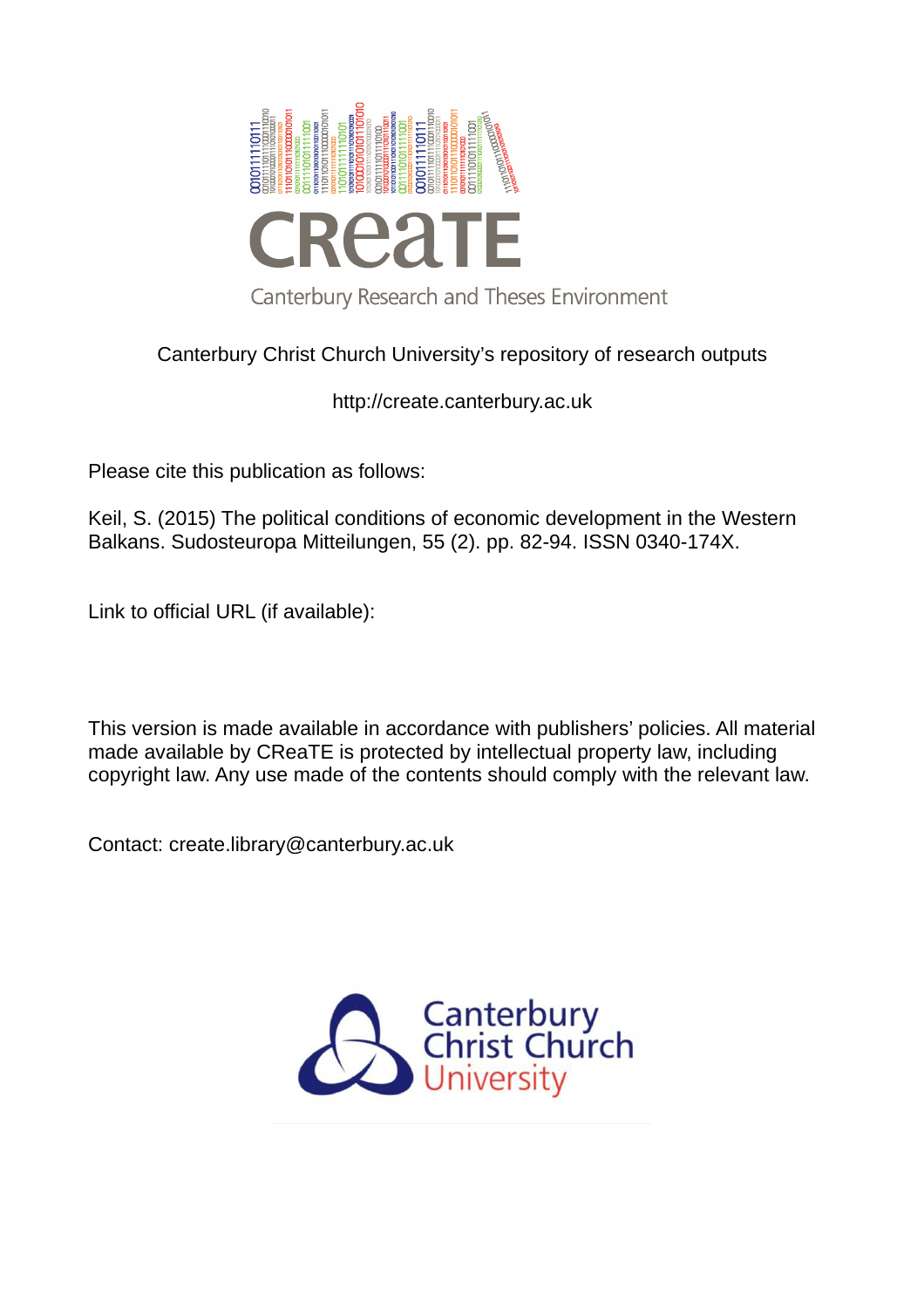### **The Political Conditions of Economic Development in the Western Balkans**

Soeren Keil

#### **About the Author**

Soeren Keil, PhD, born 1983 in Lübz/Germany is Senior Lecturer in International Relations at Canterbury Christ Church University in the United Kingdom. His main research focuses on the political development of the post-Yugoslav states and their EU integration process. In 2013, his monograph *Multinational Federalism in Bosnia and Herzegovina* was published with Ashgate. More recently, he has co-edited the books *The EU and Member State Building – European Foreign Policy in the Western Balkans* (Routledge 2014, with Zeynep Arkan) and *The Foreign Policies of the Post-Yugoslav States – Form Yugoslavia to Europe* (Palgrave MacMillian 2014, with Bernhard Stahl).

This paper is based on a presentation that the author gave in the Foreign and Commonwealth Office in December 2014. All opinions expressed are the author's.

The text was finalised in February 2015.

Contact: [soeren.keil@canterbury.ac.uk](mailto:soeren.keil@canterbury.ac.uk) 

#### **Summary**

<span id="page-1-2"></span><span id="page-1-1"></span><span id="page-1-0"></span>The European Union's policy towards the Western Balkan states (Croatia, Bosnia and Herzegovina, Montenegro, Serbia, Macedonia, Kosovo and Albania) has strongly emphasised the need for economic liberalisation and socio-economic reform. Yet, with the exception of minor success stories, this has not resulted in competitive market economies. Some countries, such as Bosnia and Kosovo, have still not returned to their economic performance before the Yugoslav wars, while even the front runners Slovenia (which joined the EU in 2004) and Croatia (which became an EU Member State in 2013) have been severely affected by the most recent financial and economic crisis. This paper argues that rather than focusing on economic reforms in the Western Balkans, it is important to support the establishment and consolidation of the political conditions for economic development and growth. Too often, so the main argument, have the EU and other international bodies focused too strictly on liberalisation and social reform, thereby neglecting underlying political considerations that strongly hamper socio-economic progress in the region.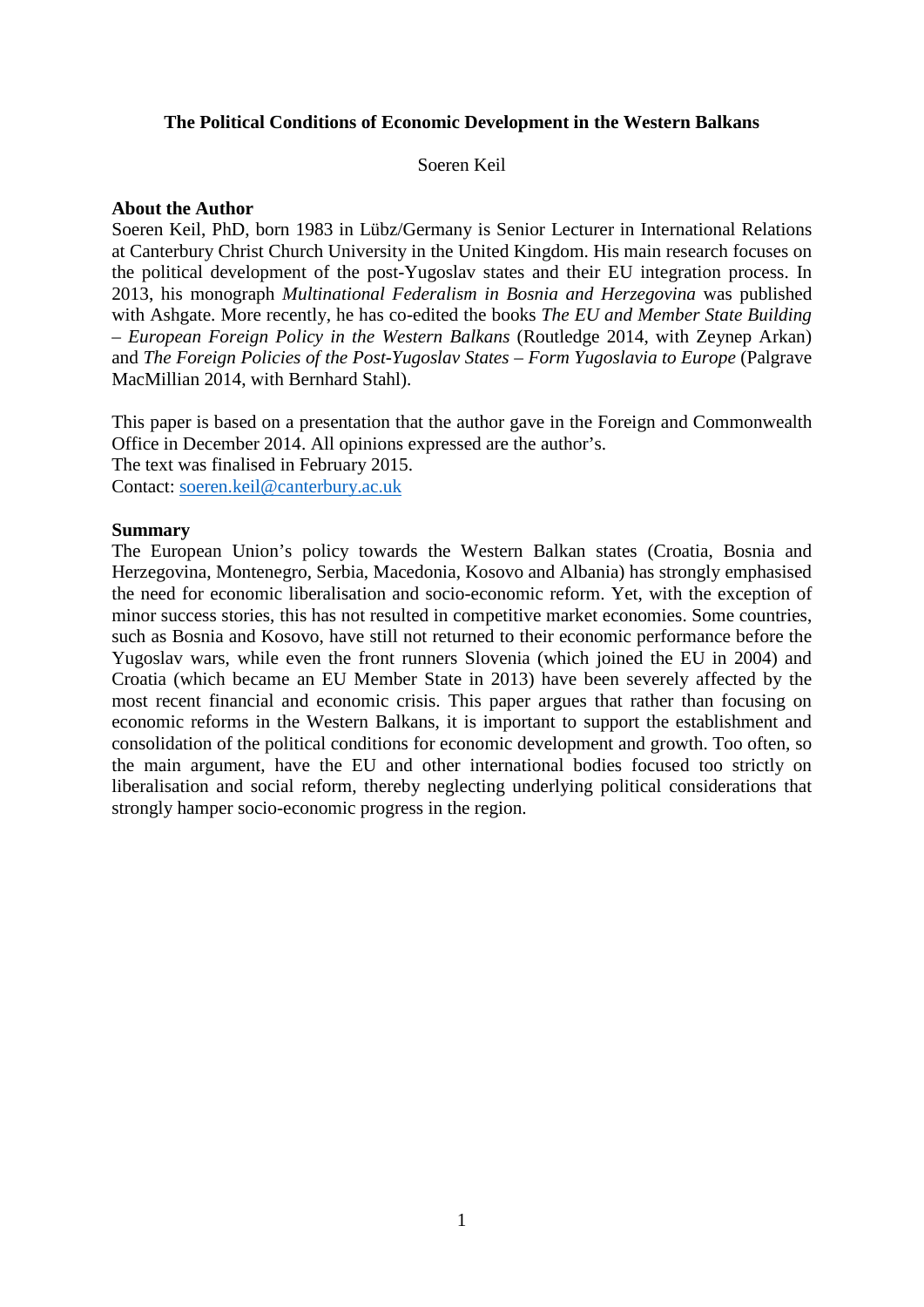### **Introduction**

Twenty-five years after the failure of the last Congress of the League of Communists of Yugoslavia started the dissolution process of the state and a decade of war, sanctions and economic downturn, the region of the former Yugoslavia (and Albania) looks very different. Slovenia and Croatia have become EU Member States, other countries in the area have seen remarkable economic growth figures over recent years. All in all, the seven states that make up the Western Balkans (Croatia, Bosnia and Herzegovina, Montenegro, Serbia, Macedonia, Kosovo and Albania) have developed very differently in the last 25 years. Some have successfully consolidated democratic institutions, settled their disputes with neighbouring countries and either joined the EU (Slovenia and Croatia) or are making good headway towards membership in the Union (Montenegro). Others still have to deal with the consequences of war and conflict, inter-ethnic tensions and weak democratic institutions (Bosnia and Herzegovina, Macedonia, Kosovo, Albania). Serbia, while also a candidate country for EU membership and currently in negotiations to join, has still not fully consolidated its statehood (Kosovo-question) and its democratic institutions.[1](#page-1-0)

The European Union (EU) has been heavily involved in the region since the late 1990s, providing a perspective for future membership to all Western Balkan states, and also supporting political, economic and societal transformations. To support the economic development of the region, the EU's policies focused on market liberalisation, privatization and socio-economic reforms to support more flexible and investment-friendly conditions for economic development. In many respects, these reforms have been successful in creating liberalised markets. Reforms of the employment laws and social welfare systems have created very flexible provisions. As a leading expert has recently argued, "The Western Balkan candidate and potential candidate countries do seem to have functioning market economies – but markets that function in a sense 'too well', without any countervailing powers or automatic stabilizers that would be provided by an effective system of social protection."<sup>[2](#page-1-1)</sup> This means that while it can be argued that all of the Western Balkan states fulfil the basic criteria of a functioning market economy, these cannot be compared to similar economies in EU Member States. Three basic reasons can be identified for this: First, while the markets in the Western Balkans are liberalised and functioning as market economies, they are not competitive. $3$  This is not only the case when comparing these countries to leading European economies such as Germany and France, but also in a wider regional setting, Bosnia and Kosovo are not competitive when compared to Turkey or Slovenia. Second, unlike EU Member States, there are no provisions for financial assistance or bail-outs in case of financial and economic crises. Most of the Western Balkan states have been hit very hard by the most recent financial and economic crisis, for example Croatia's economy shrank by about 11 per cent in recent years. However, local banks could not cope with the financial pressure. This has resulted in a banking sector which is mainly controlled by European banks. It has, however, meant that the countries themselves needed to deal with the economic downturn, growing social spending and reduced tax income. While the International Monetary Fund (IMF) has provided emergency loans to numerous countries in the wake of the crisis, there has been no European assistance and long-term support for overcoming the

 $\overline{a}$ 

<sup>&</sup>lt;sup>1</sup> For a good basic summary of the situation in the country see: Der Frust im ehemaligen Jugoslawien wächst. In: Frankfurter Allgemeine Zeitung, 22 January 2015.

<sup>2</sup> *Will Bartlett:* The Political Economy of Accession – Forming Economically viable Member States. In: *Soeren Keil / Zeynep Arkan (Eds.)* The EU and Member State Building –European Foreign Policy in the Western Balkans. London and New York 2014, p. 228.

<sup>&</sup>lt;sup>3</sup> Ibid.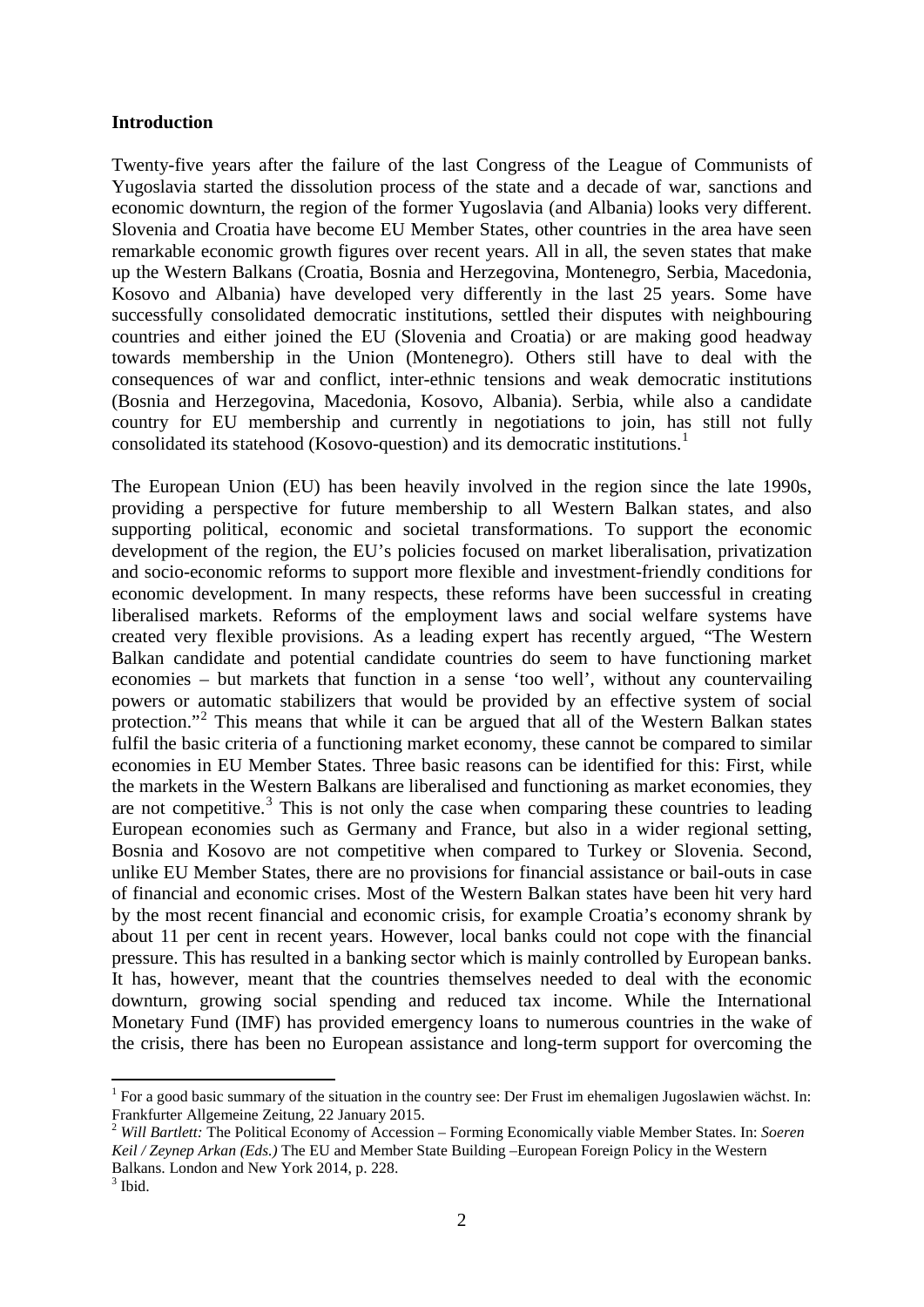structural economic problems. The crisis has not only been longer in the region, with many countries only returning to growth in 2014, but has created an economic downturn which many find difficult to overcome, including EU Member State Croatia. Third, more so than in any other European country, political issues remain at the heart of weak economic performance and the stronger impact of the recent crisis in the Western Balkans. Hence, while economic reforms have created basic free market economies, these operate in difficult socio-economic conditions and face numerous political obstacles. While there has been some work on the economic situation and suggestions for reforms, this paper aims to concentrate on the political conditions which influence economic performance. To do this, the paper will first discuss the starting point for the Western Balkan states and will then point out key areas of the political circumstances in the countries, which affect the countries' economies. The Conclusion will demonstrate that a new focus on addressing these political issues is needed in order to create better conditions for economic growth and sustainable socio-economic development in the area.

#### **The Starting Point**

All countries in the Western Balkans started from a difficult historical legacy. The socialist systems in Yugoslavia and Albania broke down in the early 1990s, in Yugoslavia this was followed by inter-ethnic violence in Croatia, Bosnia and later in Kosovo and Macedonia as well. Their economies were heavily affected, not only by the inefficiency of the socialist tradition and the strong focus on industrial production, but also by war, conflict, inter-ethnic tensions, population displacements and a lack of investment in infrastructure. After its failure to stop the conflicts in the Western Balkans in the early 1990s, the EU became more and more involved in the reform processes of the Western Balkan states after 1999. This involvement showed some success, and between 2003 and 2008, growth rates averaged 4 per cent or more in all countries. However, this economic progress was financed by foreign direct investment; the internal markets remained weak and dependent on credits from foreign banks. Important market reforms were implemented, however, the focus was on liberalisation and the creation of free markets, rather than on sustainable growth. This was to become a major issue once the financial crisis hit the EU, as many investors withdraw their money from the Western Balkans. This left the economies exposed and vulnerable, as domestic consumption could not cover for the lack of foreign investment. With limited possibilities to de-value their currencies (because they are so closely linked to the Euro), a spiral of new debt, more social spending and a lack of economic investment developed, which many countries have so far been unable to escape. The result was a massive economic downturn in all countries, often accompanied by further market liberalisation and cuts to the already weak social welfare systems. In most Western Balkan countries a double-dip recession followed in 2012, in Albania in 2013.

<span id="page-3-1"></span><span id="page-3-0"></span>Even after the crisis growth rates stood at 1 per cent, rather than the 4-5% that many countries saw before the crisis, although in 2015 higher growth is forecasted in numerous countries including Kosovo and Macedonia. Furthermore, all countries continue to face soaring high unemployment rate, which put a strain on countries' budgets and threaten social cohesion. Protests in Bosnia in Spring 2014 were about failed economic reforms and similar issues brought people to the streets in Slovenia and Croatia as well. Additionally, it is important to highlight that the economies of these countries remain dependent on aid and support from external organisations, including the EU and the International Monetary Fund (IMF). Many sectors of the economy are controlled by tycoons, who are strongly linked to ruling political elites. Political elites often control employment in the public sector as well, which is the main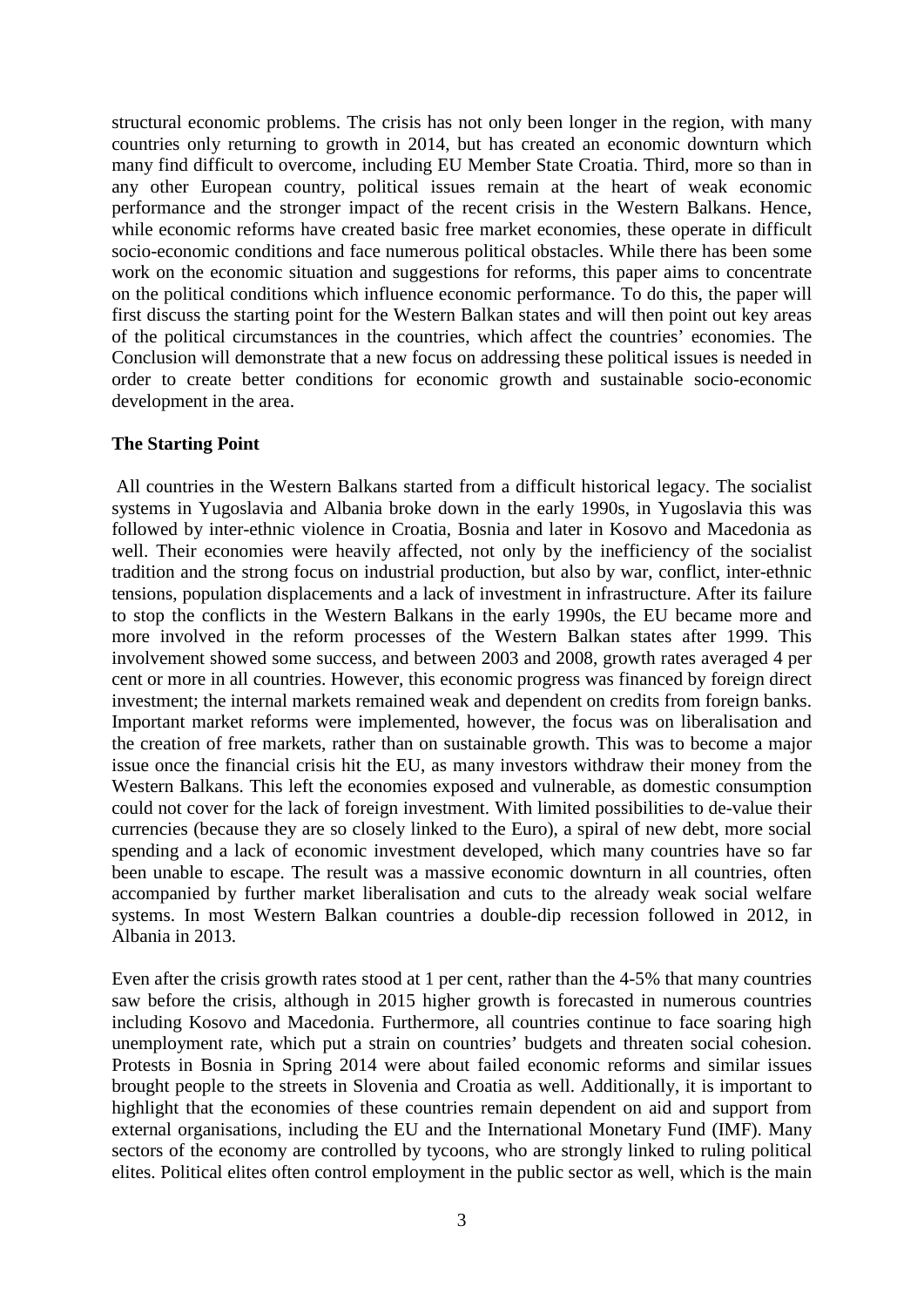source of "safe" employment in the majority of Western Balkan countries. Public expenditure in Croatia and Bosnia for example limits possibilities for investment in other economic projects and is a major burden on public finances. While this is less the case in Albania and Macedonia, dependence on jobs in the public sector also explain patronage and corruption in numerous countries, including Bosnia and Montenegro.

The focus of economic reform in these countries has been on market liberalisation. However, underlying issues in the political systems, societal arrangements and welfare reform have been neglected. Economic growth will not return to a sustainable level, and these countries will continue to suffer harder than other European countries in case of another financial/economic crisis until these underlying issues are addressed. Hence, it is important to look at these political problems, discuss them in detail, and explain how they affect economic performance.

# **The Political Conditions for Economic Growth**

# *1. The Statehood Question*

As Will Bartlett argued,<sup>[4](#page-3-0)</sup> while all Western Balkan states fulfil the basic criteria of a free market economy, they are neither competitive nor able to deal with economic and social crises. This is linked to the question of stateness and consolidated statehood. Many countries in the area, from Bosnia to Kosovo, Serbia and Macedonia, face fundamental internal and external challenges to their statehood. While Bosnian statehood remains contested by political elites in the Republika Srpska, the mainly Serb-inhabited entity in Bosnia; Serbia and Kosovo still struggle to define their relations, despite closer cooperation in light of both countries' EU aspirations. In Macedonia, there have been renewed tensions between Albanians and Macedonians in recent years, as a result of lacking progress in terms of EU and NATO integration. Kosovo itself remains at odds with the Serbs in North Kosovo, who are still not fully integrated into the Kosovan.

Consolidated statehood is important for economic development, not only because it is a key criteria for the success of democratization processes.<sup>[5](#page-3-1)</sup> The state acts as a regulatory framework. In this role, a state ensures the rule of law, pushes for a specific economic model, provides a legal setting for taxation, supports the investment environment and ensures changes and reforms to existing laws as required by socio-economic demands (for example in the area of employment law and social welfare). Moreover, the state is also a service provider. It is responsible for certain services, which directly impact on economic performance, such as welfare and public-private partnerships. In the Western Balkans, the role of the state as an employer is also important to highlight. Jobs in the administration are often better paid and safer than many jobs in the private sector. However, the focus of reforms in recent years has not been on making the bureaucracy more efficient and independent from political influences. Instead, in many countries the bureaucracy remains highly politicised and struggles to implement laws and regulations efficiently. The issue here is not so much of a non-existent bureaucracy, but one which is political and incompetent. In Bosnia and Kosovo, for example, employment in the state bureaucracy is directly linked to the loyalty to certain political parties.

 $\overline{a}$ 

<sup>4</sup> Ibid.

<sup>5</sup> On this see: *Juan Linz / Alfred Stepan*: Problems of Democratic Transitions and Consolidation – Southern Europe, South America and Post-Communist Europe. Baltimore 1996.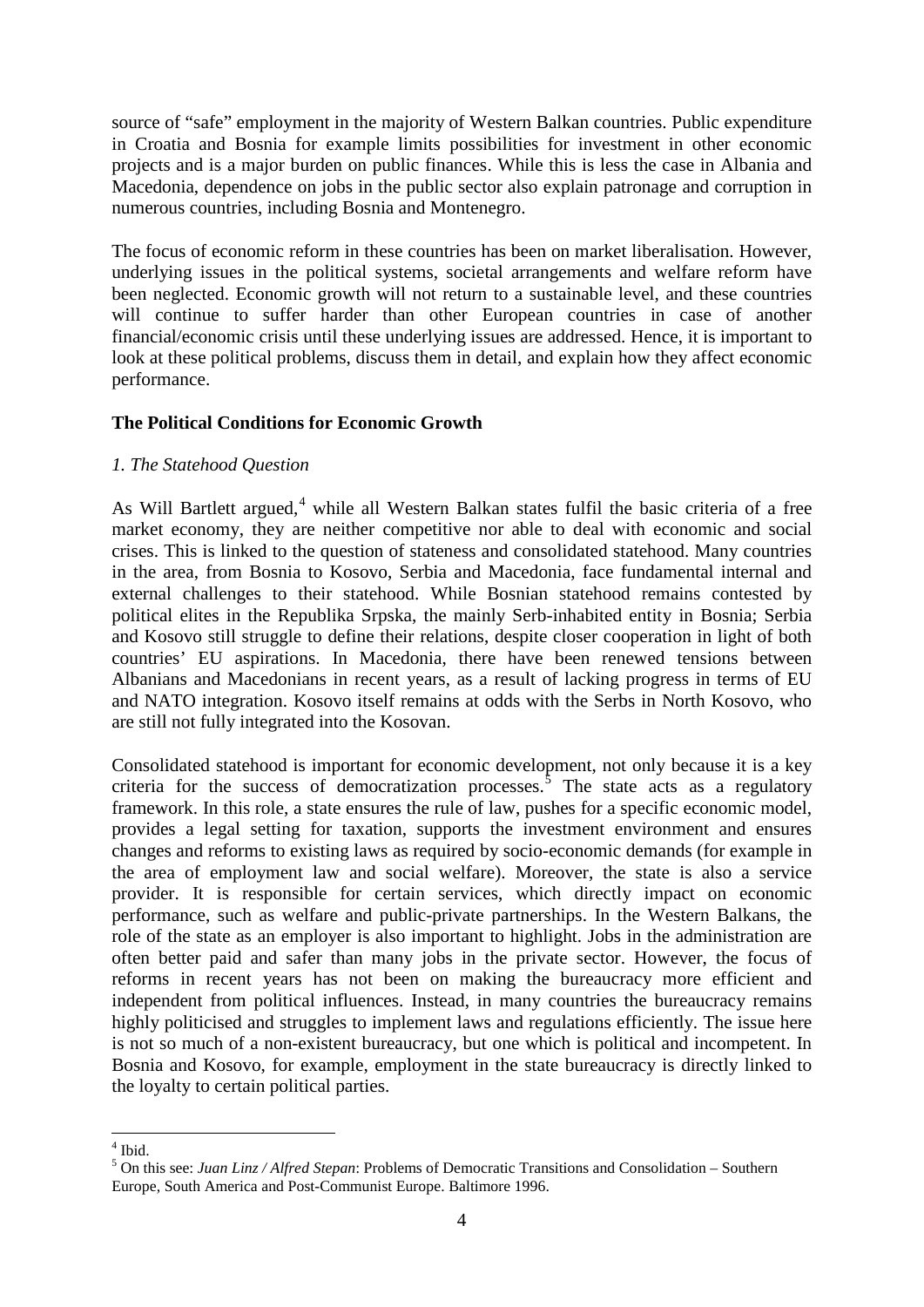#### *2. The Rule of Law*

The rule of law is fundamentally important for economic development. Investors want to know that their investment is safe, that there are regulations that protect them and legal ways to challenge those that might try to steal from them. Furthermore, the rule of law does not only protect big foreign investors but also small and medium enterprises (SME), the backbone of most modern economies. A functioning rule of law means that corruption is efficiently fought; there are clear provisions on how to open a business and protection from the police and against unlawful competition and threats. Yet, in most Western Balkan countries corruption remains widespread, permissions to open a business are often hard to get and time-consuming, and police and legal services are themselves involved in corrupt and illegal activities. All of this highlights the need for a functioning and independent bureaucracy as part of a consolidated state, but what is more is that often these practices are a result of existing realities. The black and grey markets function so well in the Western Balkan countries, because there is a general lack of employment opportunities, with official unemployment between 20 and 40 per cent. Salaries are often very low and not enough to cover the basic living costs, which invites corrupt practices. Political connections between bureaucracy and ruling elite provide an unhealthy environment, in which investors face strict restrictions not only politically but also in their economic activities. The often limited social welfare provisions make transitions and privatization especially painful, as there is no social security for those losing their jobs or willing to re-train and re-enter the labour market. Hence, this supports clientilistic networks, in which everyone wants to keep the job they have and swears allegiance to those that supposedly protect this job.

There have been many initiatives from the EU, including the EULEX mission in Kosovo, which have focused on strengthening the rule of law and enhancing good governance. These have all, however, had a limited impact. Judges are still appointed by political bodies in countries like Serbia, while there is a history of threats against NGOs and other activists who work actively against corruption and for better legal protection. However, without a stronger focus on the rule of law, economic development will be limited, investors will be frightened to provide funding, and the bureaucracy will remain politicised and inefficient. The main reason why all these initiatives have failed is not because they were designed wrongly or tackled the wrong issues. Often it was a lack of political commitment by the political elites, who fear for their own benefits, and by the EU, which often accepted half-hearted reform efforts instead of deep-rooted cultural change. The danger of this, of course, is creating more situations like the one in Romania, which clearly was not ready for EU membership in the area of the rule of law and the fight against corruption, when it joined in 2007.

## *3. Human Capital and Social Welfare Systems*

<span id="page-5-0"></span>While the former Yugoslavia had a large number of well-trained employees, many of those are now retired, or have indeed settled permanently abroad. The new states have not been able to produce a highly qualified workforce, which would also support economic reforms and political democratization. The reason for this is not that people do not want to be trained or do not gain qualifications anymore. The reasons are mainly political, education systems are out-of-date and in some countries such as Bosnia, Kosovo and Macedonia, ethnic tensions seriously affect the quality and commitment to universal education. Albania recently shut down 18 higher education institutions, demonstrating the massive rise of private universities which often award degrees on a dubious basis and fall outside of any quality control by state officials. Vocational training enjoys very little support in the region, yet it offers another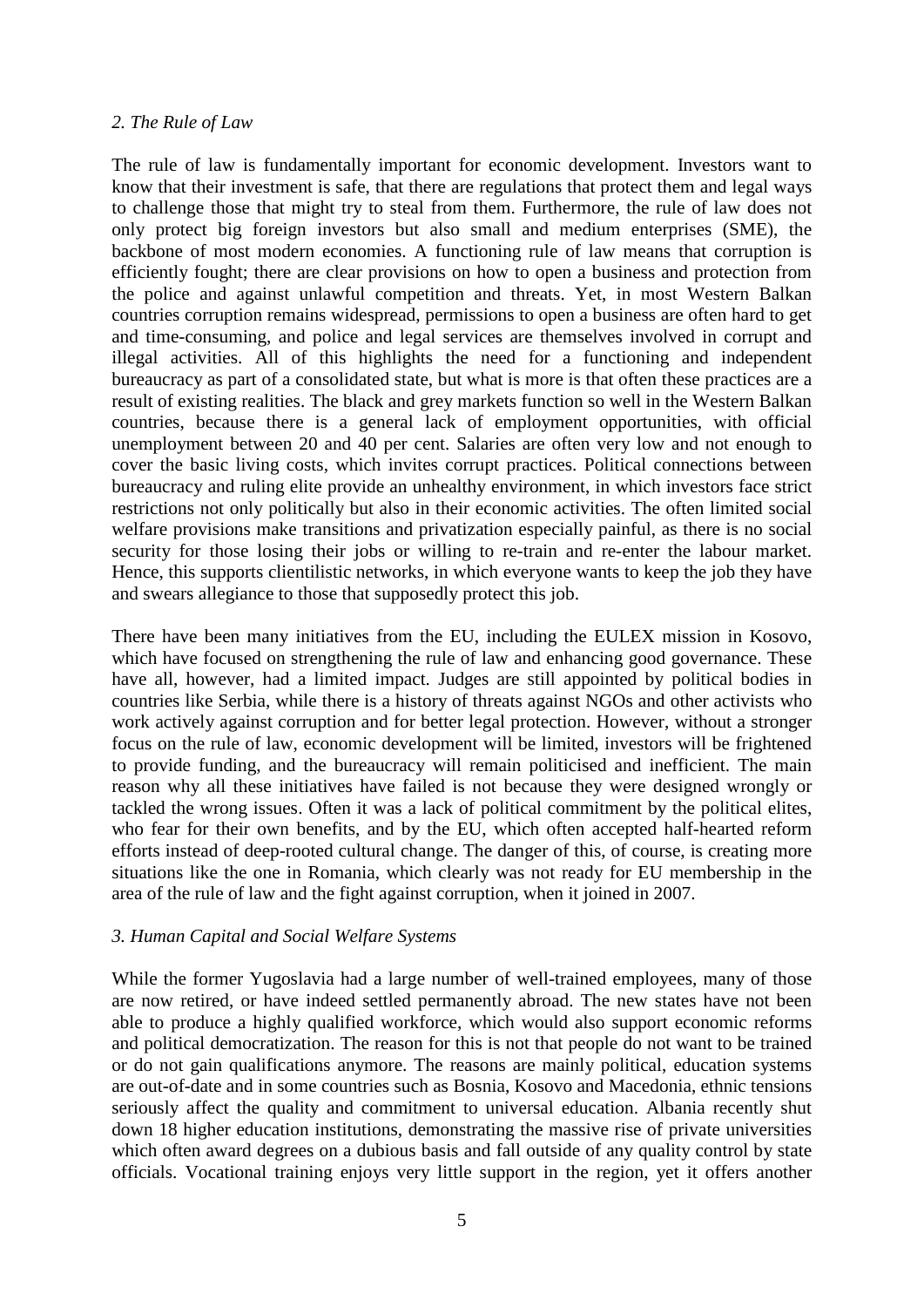possibility to train the workforce and allow specialisation. Population displacement and ethnic cleansing in Croatia, Bosnia and Kosovo have had a further effect on social mobility. People try to get jobs in EU Member States, but not in neighbouring countries.

The countries also remain highly dependent on payments by ex-patriots who sent money "home" to their family. This form of revenue, essential when the average income is too low to cover basic costs, was highly affected by the recent crisis, as these payments from overseas were substantially reduced. As a result, not only domestic consumption slowed down, because people had less money to spend, but many people across the region were forced into poverty. Weak social systems have also been unable to address rising unemployment figures in light of privatization and economic downturn. People know that if they lose their job, they will not be protected; they will easily slide into poverty. Hence, this support clientilistic networks, corruption and nepotism, as well as grey and black market activities. Functional welfare systems in Eastern European countries have supported economic transitions, because people found it easier to lose their job, re-train and find new employment.<sup>[6](#page-5-0)</sup>

# *4. Historical Legacies*

<span id="page-6-0"></span> $\overline{a}$ 

Historical legacies matter in the Western Balkans. While the countries face similar economic legacies to the countries in Central and Eastern Europe (although Yugoslavia had its very own version of self-management socialism), the legacies of violence, war, ethnic cleansing, population displacement, new social networks and clientilism, shadow economy, physical destruction, and years of economic sanctions and mismanagement after the end of the conflicts in the 1990s have a lasting impact. These legacies matter, because they directly influence social mobility, regional cooperation and the willingness of people and political elites to reform and adapt to the new post-war order. The fact that the political elites of Kosovo were mostly involved in the war in 1999 and that major elites involved in the Bosnian war (1992-1995) remain in charge politically and economically in parts of the country, demonstrates this. Because of the ongoing tensions in Bosnia, numerous infrastructure projects could not be completed, because the entities cannot agree upon who should pay for these and be in charge of them. In Kosovo, the North has more and more integrated into Serbia instead of Kosovo, despite agreements between Belgrade and Pristina to re-integrate the territory into the Kosovan state. In Macedonia, Albanian and Macedonian territories have developed independently and very differently. While the Macedonian government has been relatively successful with investment areas and business parks, the Albanian territories in the South-West have profited from local business developments and strong economic links with Kosovo and Albania. In many countries, including Croatia, Serbia and Albania, cities have profited more from economic growth than rural areas which remain dependent on funding from the central state.

The EU has tried to make economic cooperation between the Western Balkan states a key condition for membership and has supported the Stability Pact and its successor the Regional Cooperation Council, which support local initiatives for economic and social cooperation. However, this has had a diverse impact on countries. While the Central European Free Trade Area (CEFTA) has indeed increased regional trade and economic links, this is more important for some countries than others. Croatia for example is economically strongly entangled with Bosnia and Serbia as well, but other countries in the region depend much

<sup>6</sup> On the issue of social welfare see: *Will Bartlett:* Europe's troubled region: economic development, institutional reform and social welfare in the western Balkans. Abingdon 2008.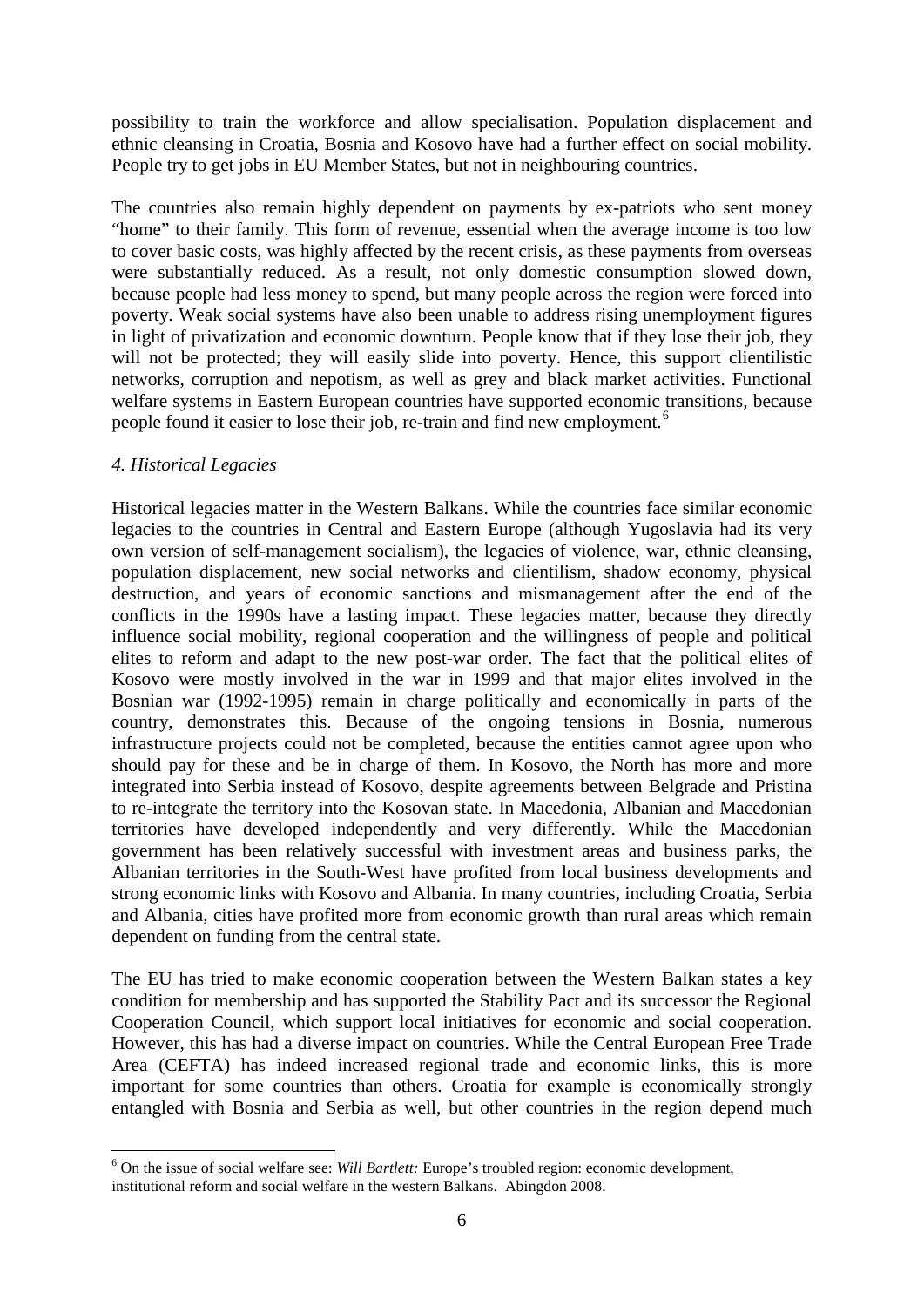more on their trade with EU countries. One of the success stories in Central and Eastern Europe was new infrastructure and economic projects that enabled international businesses to settle and use the countries' advantages in terms of a highly trained work-force and cheap labour costs effectively. While some progress in infrastructure investment has been made in Croatia, Serbia and Macedonia, countries such as Bosnia and Kosovo still need to restore major parts of their infrastructure and develop competitive business strategies to compete not only with their neighbouring countries, but with other EU Member States as well.

## **Political Reforms and Economic Development**

As the discussion above has demonstrated, many of the economic problems in the Western Balkans, especially those that have become apparent after the recent financial crisis, are home-made and linked to political issues. This has three important consequences. First, political reform and the willingness to put economic development high up on the agenda are key to long-term sustainable development in the region. Hence, a focus on "economics-only" does not only promise little success, it might in fact contribute to a climate in which political problems are ignored. This is why the German-British initiative for economic reform and EU integration in Bosnia promises little success.<sup>[7](#page-6-0)</sup> While it aims at re-starting economic growth and socio-economic progress, it misses the key problems that hold Bosnia back: ethnic divisions, political blockades and elites who are more focused on their own benefits than on the future of the country. Second, when asking the question which reforms the region needs and how these can be achieved, no new conditionality is necessary. A strict focus on the EU's acquis communautaire would be enough to address the majority of issues described above. While the acquis does not deal with problems such as historical legacies, it does address questions of statehood, the rule of law and competitiveness of the market. The key problem here is that enlargement is (and always has been) a foremost political, and not a technical process. Yet, when looking at the economic development of the Western Balkan region, a focus on the technical criteria of the acquis is not a bad idea. It lays the foundations of how Member States should look like, and further details have been provided for example in terms of the banking sector in recent years. While the political commitment of Western Balkan enlargement is certainly important, and necessary, political progress should nevertheless depend on the fulfilment of technical criteria, in particular in the area of economic transformation. Third, when thinking about which reforms are actually necessary and will be successful and in the medium- and long-term, a number of possibilities come to mind:

## *1. Strengthening the State*

Consolidated statehood remains central for economic development. While we have learnt in the last two decades from the success of China, that the state does not need to be democratic to develop successfully economically, it nevertheless needs to be consolidated and capable of using its coordinating and regulatory power effectively.

## *2. Social Security Matters*

 $\overline{a}$ 

Social security is often underestimated in the discussion about functioning market economy. Yet, it is an essential part. Not only does the lack of social security explain patronage and

<sup>7</sup> The text of the initiative is available at: [https://www.gov.uk/government/speeches/bosnia-herzegovina-a-new](https://www.gov.uk/government/speeches/bosnia-herzegovina-a-new-strategic-approach)[strategic-approach](https://www.gov.uk/government/speeches/bosnia-herzegovina-a-new-strategic-approach) For a critique of this approach see: *Kurt Bassuener / Toby Vogel / Valery Perry*: Retreat for Progress in BiH? – The German-British Initiative, DPC Policy Paper, Sarajevo, Berlin, Brussels, November 2014.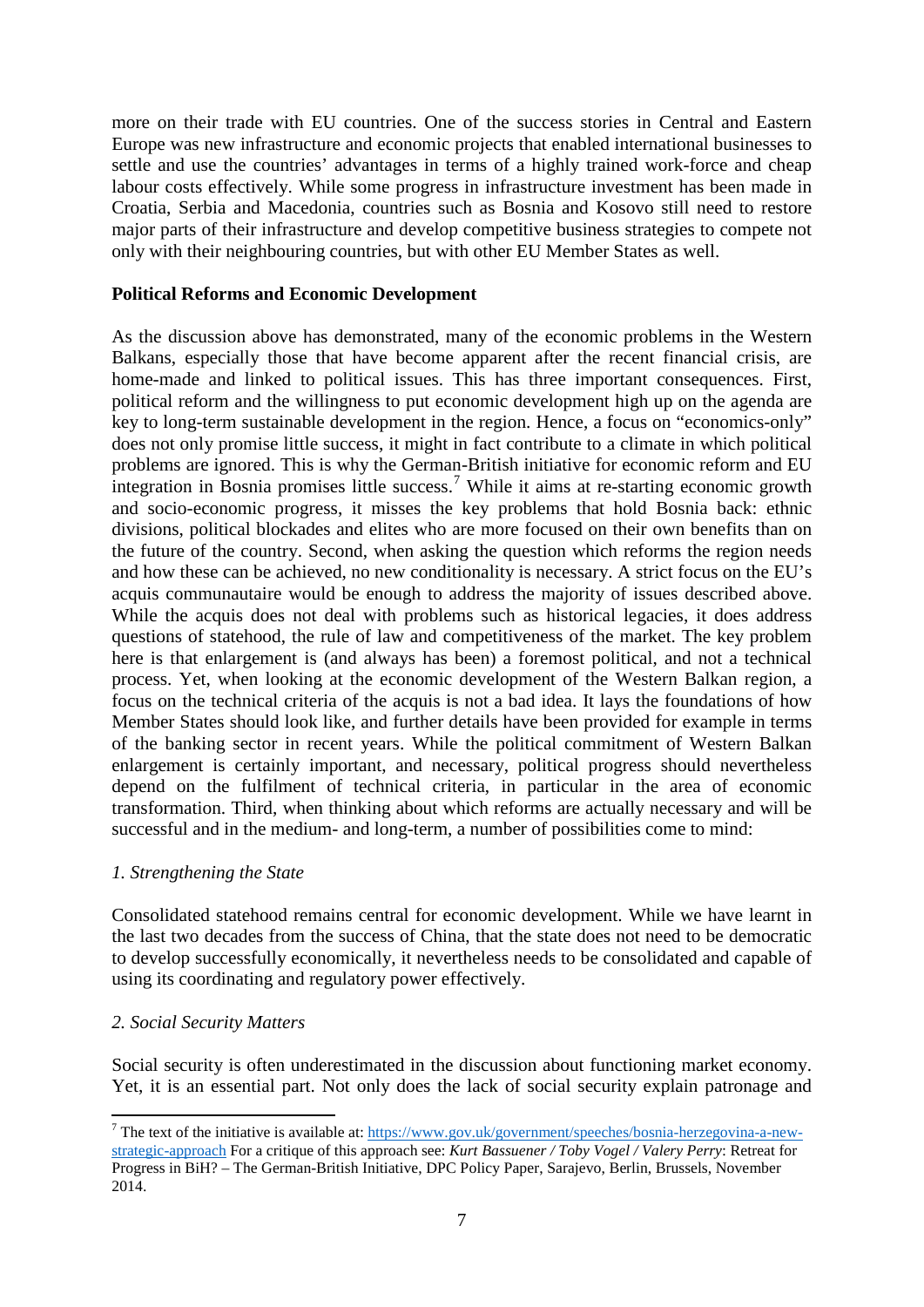clientilism, but effective social security systems also demonstrate that the state is able to fulfil its role as a supporter of economic change.

# *3. Improve Investment Climate*

The countries in the Western Balkans remain dependent on foreign investment. Hence, strengthening the investment climate is essential for the support of economic development. To do this, the state needs to involve the private sector more strongly in economic decisionmaking, better enforce the rule of law and strengthen its anti-corruption policy especially against tycoons which dominate many business sectors in the Western Balkans.

# *4. Regional Development and EU integration*

While the EU's focus on regional development is strongly influenced by the policy of overcoming the legacy of violence and conflict in the region, a new strategy should be devised which combines regional development/cooperation with the EU integration of the Western Balkan states. What is important is that countries communicate and exchange ideas with each other. There are a number of economic success stories, particularly in Slovenia, Croatia and Macedonia, and other countries should be able to learn from these successes and copy them. This form of learning should also be linked to the EU integration of the Western Balkan states, and certainly requires a better coordination of different donors and agencies.

# *5. Industrial Policy and Future Economic Planning*

The legacy of over-industrialisation that could be found in Yugoslavia and Albania during the socialist period has resulted in a massive reduction in industrial production in the 1990s. Deindustrialisation has resulted in job losses and social fragmentation. Yet, industrial policy still matters, and all countries in the Western Balkans will need it in order to prepare their economies for competition with each other and other EU Member States. The key is to develop an industrial policy which focuses on "smart growth" in areas where the countries can be competitive and have clear advantages. This has so far not been developed in the majority of countries, only Macedonia has made some progress in this direction in recent years – with some remarkable success in their policy to attract industrial production and businesses.

## **Conclusion**

Economic transition and reform are long-term tasks of governments that often only think in four or five-year timeframes until the next elections. Yet, over the last two decades the countries in the Western Balkans have economically developed very differently. While there are some success stories, overall the story is grim, and especially in light of the most recent financial and economic crisis, the future is not very promising either. Having said this, as the discussion above has demonstrated, many of the problems that hinder economic development and have resulted in the negative effects of the most recent economic crisis on the region are political. The good news is that these issues can be addressed if there is political will to do so. This will of course mean very painful reforms and long-term planning, but if the EU were to support these reforms, real sustainable progress can be achieved. However, if no progress is achieved, the Western Balkans threatens to become the dark hole of Europe, economically backward, politically irrelevant and generally ignored. This will not only increase the spread of organised crimes and labour migration from the region to the EU, but it will also have a